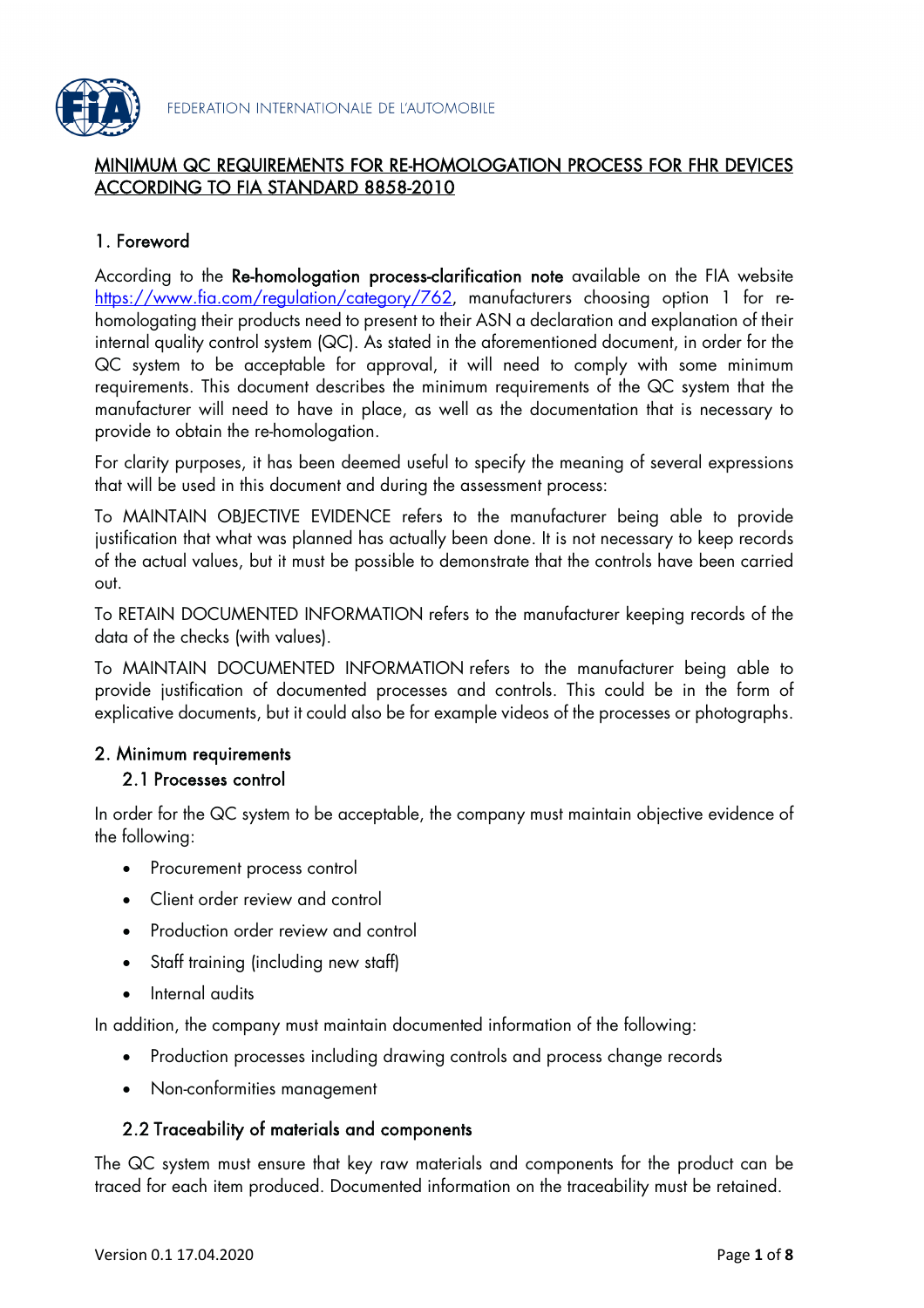

Key materials are those that could directly affect the outcome of any of the tests defined in section 2.4. In the case of FHR devices according to FIA standard 8858-2010, the following groups of materials as a minimum are considered key materials:

- Fibres,
- Resins,
- Injected plastic

Given an FIA hologram number, it must be possible to identify the batches of the key raw materials used in that specific device.

# 2.3 Control of 100% of the product before delivery

The QC system must include some controls of each item produced. In the case of FIA standard 8858-2010, for each unit of FHR device (100% of the products) it is necessary to maintain objective evidence of the following checks:

• Visual inspection;

## 2.4 Random testing of components and/or final products

In order to control the final product performance, it is compulsory that the QC system includes a random checking and testing programme to confirm that the production still complies with the requirements of the standard.

For all FIA standard 8858-2010 FHR devices it is necessary to perform and retain documented information of at least the following tests:

- Geometrical dimensions:
	- o 1% of the devices;
- Mechanical strength tests as defined in Art. 5.2.1 for HANS and in Art. 5.2.2 for Hybrid of the FIA standard 8858-2010:
	- o 1 device every 2.5 years for productions of less than 800 devices/year;
	- o 0.5‰ of the devices for productions equal or higher than 800 devices/year;
- Flame resistance tests as defined in Art. 5.3 of the standard FIA 8858-2010:
	- o 1‰ of the devices;

These tests can be done internally in the manufacturer's facilities or externally. It is not necessary to use an FIA-approved test house. Variations of the mechanical strength tests can be used but only with prior approval by the FIA.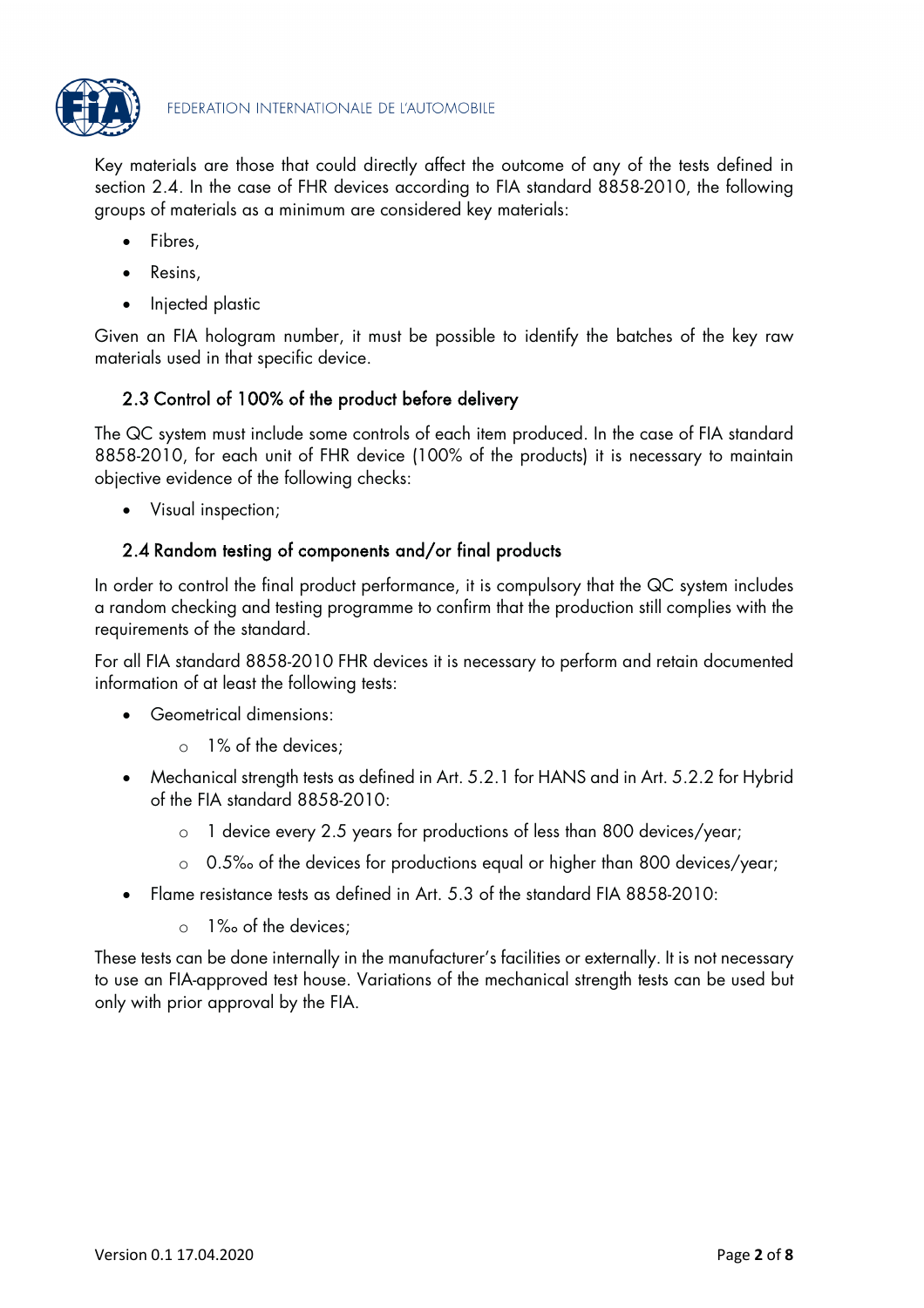

## 3. Documentation to be provided for re-homologation

When applying for re-homologation using option 1, the manufacturer must submit to its ASN the Re-homologation Application Template and, in order to explain and declare its QC system, it must also submit the following information, depending on whether or not the manufacturer is certified according to ISO 9001:2015.

### 3.1 Manufacturers not certified according to ISO 9001:2015

- Declaration, in a company letterheaded document, filled in and signed, in accordance with:
	- o Appendix I Processes control;
	- o Appendix II Traceability of the materials and components;
	- o Appendix III Traceability of FIA hologram numbers;
	- o Appendix IV Controls performed to 100% of products;
	- o Appendix V Random testing programme.
- Flow chart indicating when the controls declared in Appendix IV and Appendix V are done during the production process.

### 3.2 Manufacturers certified according to ISO 9001:2015

- Copy of a valid ISO 9001:2015 certificate
- Declaration, in a company letterheaded document, filled in and signed, in accordance with:
	- o Appendix III Traceability of FIA hologram numbers;
	- o Appendix IV Controls performed to 100% of products;
	- o Appendix V Random testing programme.
- Flow chart indicating when the controls declared in Appendix IV and Appendix V are done during the production process.

### 4. Review and audits

During the process of assessing the re-homologation request, the FIA reserves the right to request examples of the evidence and documented information required in section 2 of this document.

In addition, and as provided for under Article 6 of the FIA Homologation Regulations for Safety Equipment, the FIA reserves the right to perform audits to confirm that the manufacturer follows the quality control, and during which the manufacturer may be requested to demonstrate the veracity of its declaration and provide justification and records of the controls requested.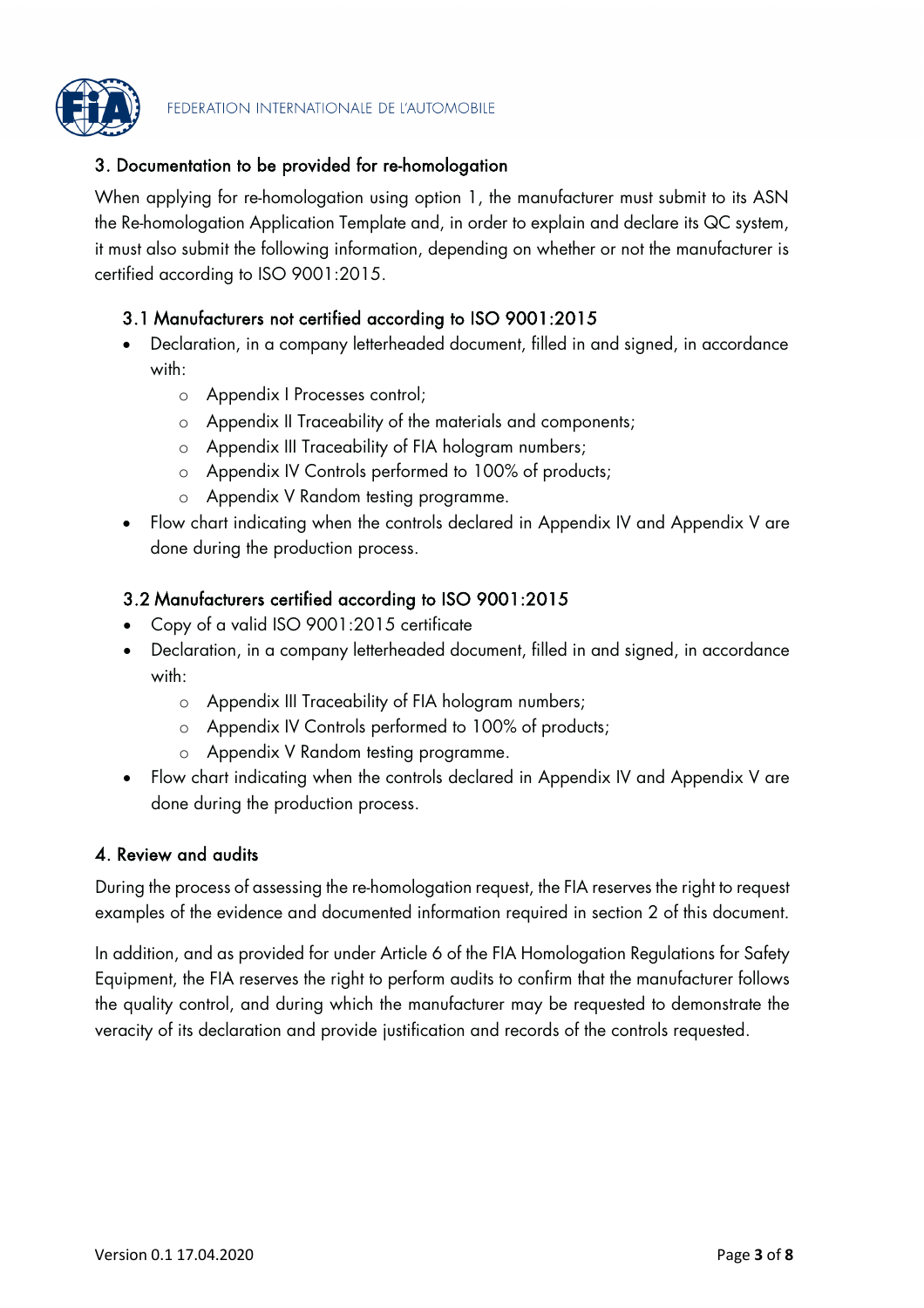

## Appendix I Processes control

This declaration shall be supplied on letterhead paper of the applicant company and signed (full name and position within the company required).

Mr/Ms and the contract of the contract of the contract of the contract of the contract of the contract of the contract of the contract of the contract of the contract of the contract of the contract of the contract of the (the company) declares that the management of the company ensures that quality objectives have been defined and communicated throughout the company. The company follows a Quality Management System in order to ensure that production and procurement are carried out under controlled conditions and to ensure that the final product conforms to the requirements of the FIA standard for which they are homologated.

The company maintains objective evidence of the following:

- Procurement process control The company has processes in place to ensure that the products and services incorporated in the final product and supplied externally comply with the requirements and specification of the original homologated product.
- Client order review and control The company reviews the products that are going to be offered to customers in order to ensure that the requirements of FIA standard 8858-2010 are still complied with, and that no modification has been made with respect to the originally homologated product without authorisation by the FIA.
- Production order review and control
- Staff training (including new staff)
- Internal audits

In addition, the company maintains documented information of the following:

- Production processes, including drawing controls and process change records
- Non-conformities management

This Quality Management System has been in place in th

| he company since |  |
|------------------|--|
|                  |  |
|                  |  |
|                  |  |
|                  |  |
|                  |  |
|                  |  |
|                  |  |
|                  |  |
|                  |  |
| Date:            |  |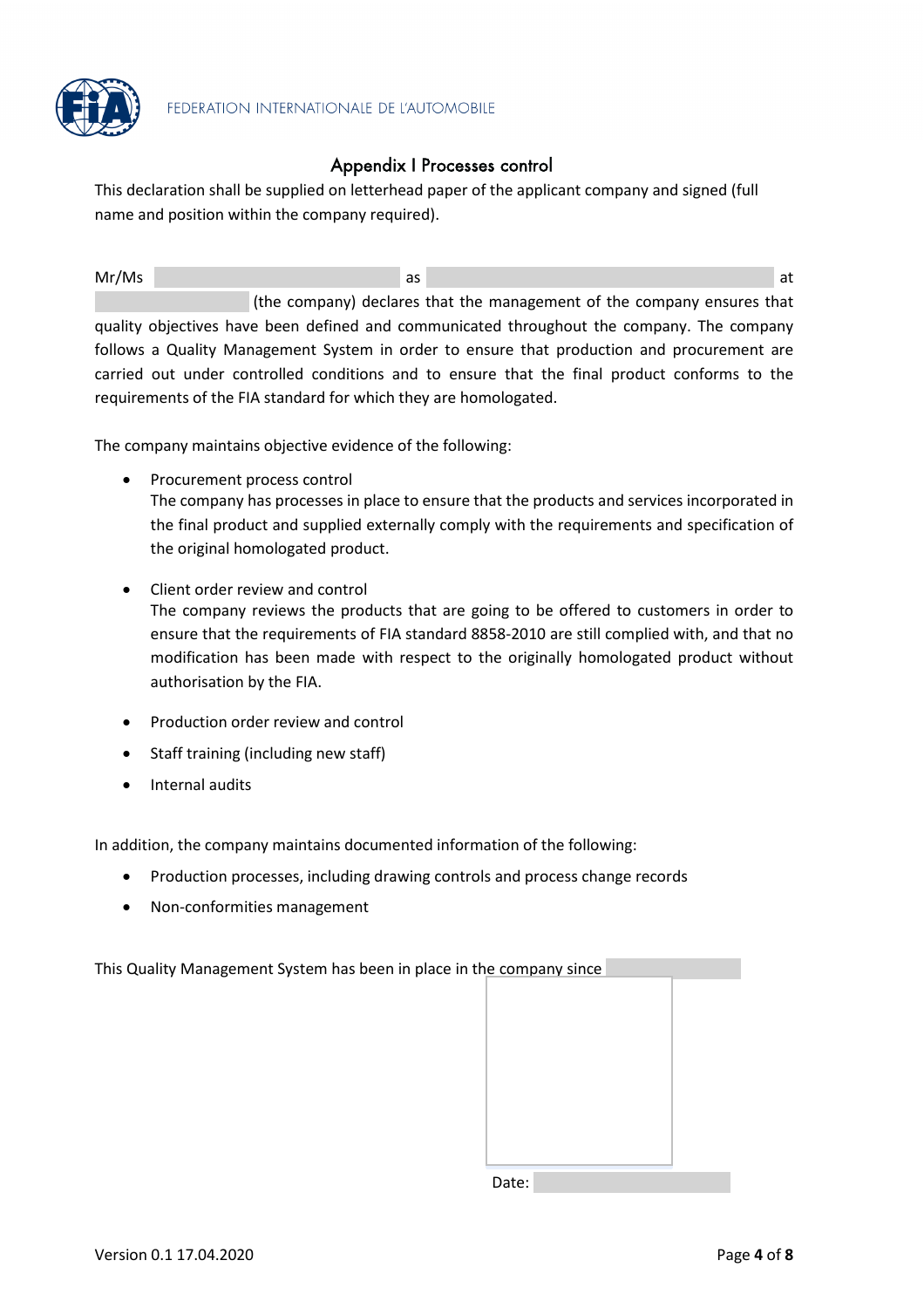

### Appendix II Traceability of materials and components

This declaration shall be supplied on letterhead paper of the applicant company and signed (full name and position within the company required).

| Mr/Ms |                                                                        |  |  |  |
|-------|------------------------------------------------------------------------|--|--|--|
|       | (the company) declares that the company retains documented information |  |  |  |

that allows all key materials of the products to be traced including information on the following:

- o Supplier,
- o Purchase date,
- o Batch number,
- o Controls or checks performed on arrival at the company.

It is possible to link this information to a unique identification of each product so that, given the number of the FIA hologram used on a specific device, the manufacturer is able to provide the above information on the following materials used in that specific device:

- Fibres;
- Resins;
- Injected plastic;

This traceability system has been in place in the company since

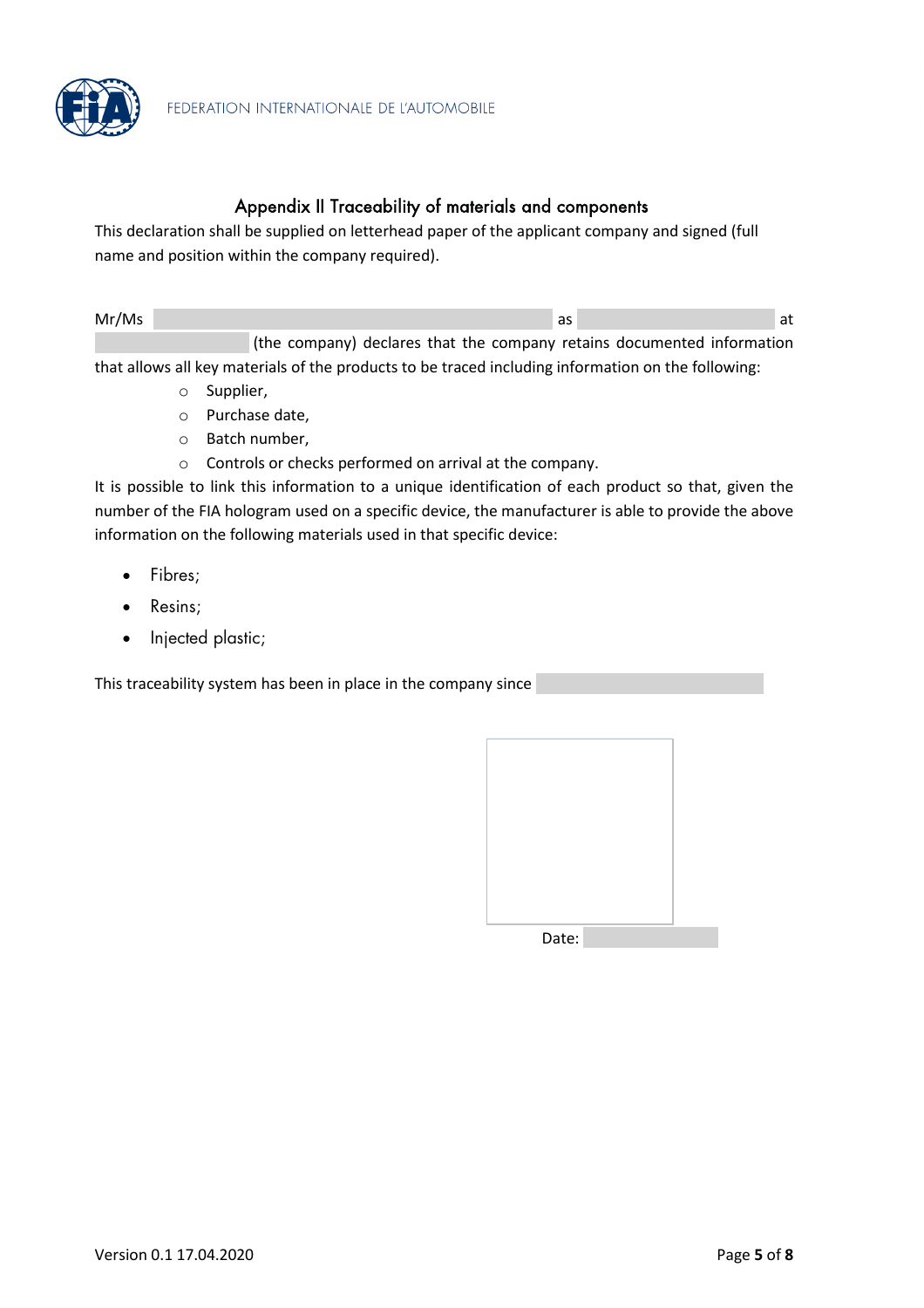

## Appendix III Traceability of FIA hologram numbers

This declaration shall be supplied on letterhead paper of the applicant company and signed (full name and position within the company required).

| Mr/Ms |                                                                                                       | as | at |
|-------|-------------------------------------------------------------------------------------------------------|----|----|
|       | (the company) declares that given the number of the FIA hologram used on a                            |    |    |
|       | specific device, the company will be able to provide the batch number of the following materials used |    |    |

specific device, the company will be able to provide the batch number of the following materials used in that specific device:

- o Fibres;
- o Resins;
- o Injected plastic;

This traceability system has been in place in the company since

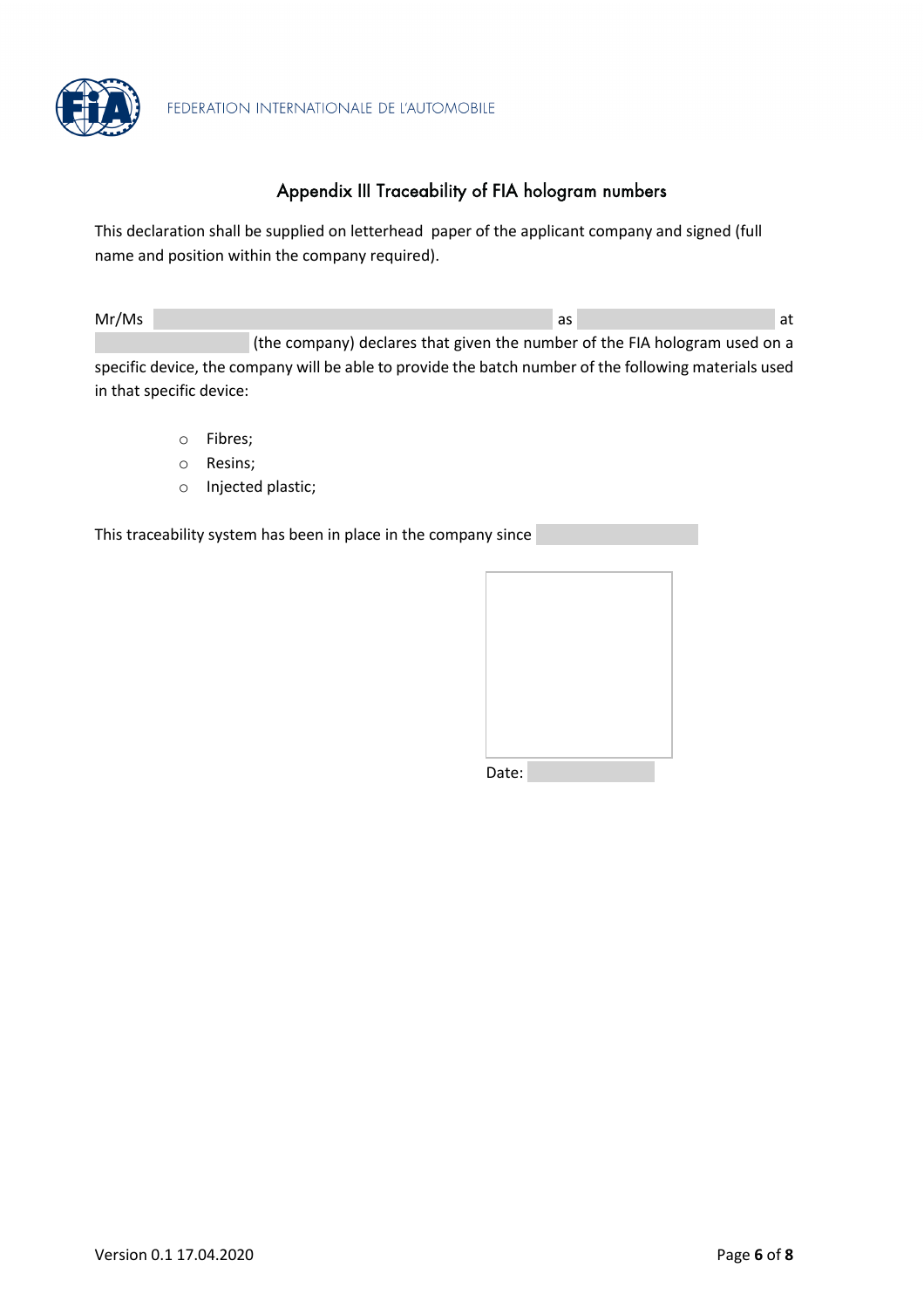

# Appendix IV Controls performed on 100% of products

This declaration shall be supplied on letterhead paper of the applicant company and signed (full name and position within the company required).

| Mr/Ms |                                                                                        |  |  |  | as                                                                      |  | at |
|-------|----------------------------------------------------------------------------------------|--|--|--|-------------------------------------------------------------------------|--|----|
|       |                                                                                        |  |  |  | (the company) declares that the below information is descriptive of the |  |    |
|       | controls carried out on every FHR device produced according to FIA standard 8858-2010. |  |  |  |                                                                         |  |    |

| <b>Controls</b>   |  |
|-------------------|--|
| Visual inspection |  |

Objective information of these controls is maintained and can be provided if necessary. These controls have been in place in the company since